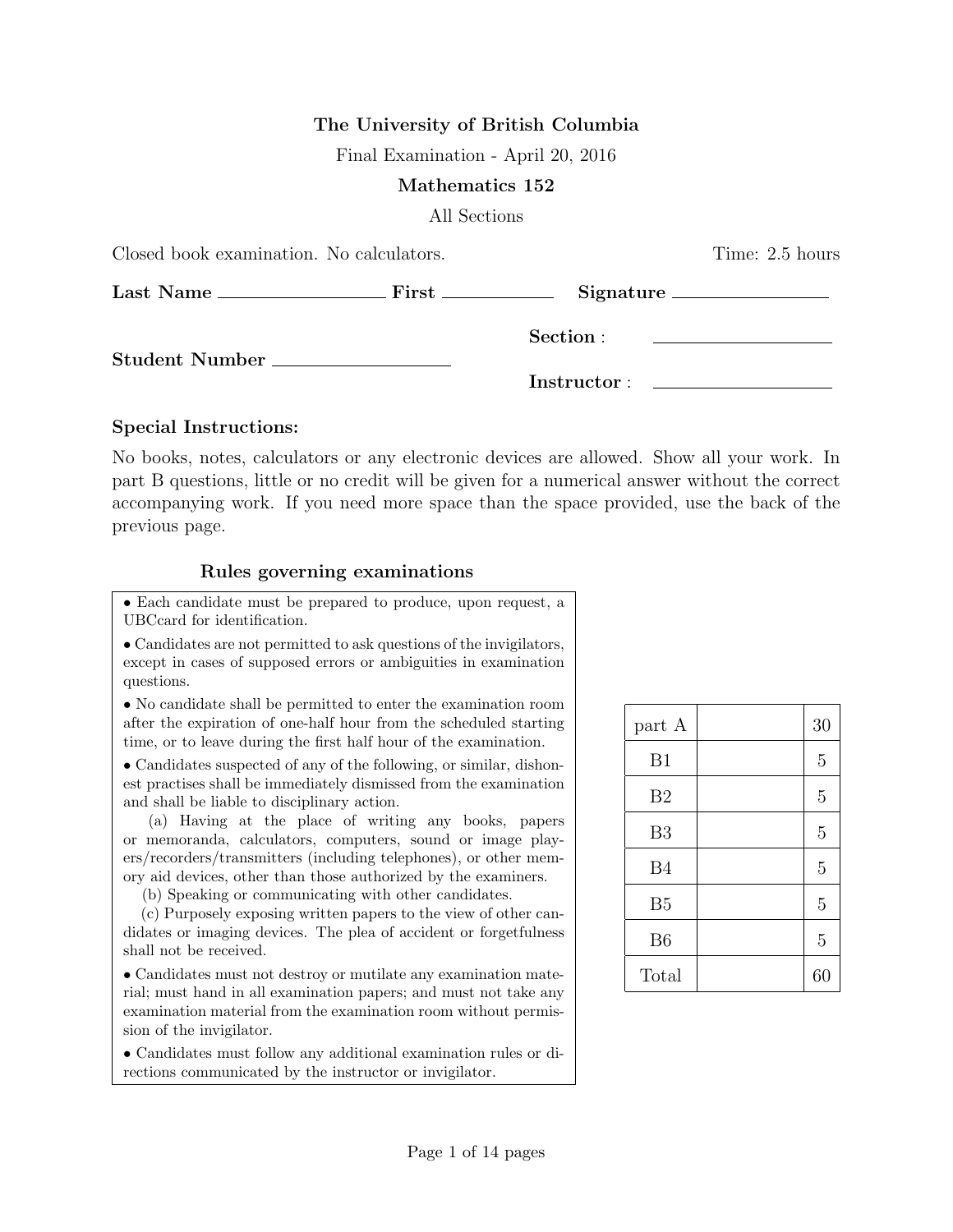## Part A - Short Answer Questions, 1 mark each

A1: Calculate the projection of the vector  $[3, 1, 5]$  onto the vector  $[2, 2, 4]$ .

- A2: Find the area of the triangle ABC in the plane, where  $A = (3, 2), B = (1, 3)$  and  $C = (2, 5).$
- A3: Find the eigenvalues of the  $2 \times 2$  matrix below. It is *not* necessary to find the corresponding eigenvectors.

 $\left[\begin{array}{cc} 1 & 4 \\ 3 & 2 \end{array}\right]$ 

**A4:** Let A be a  $5 \times 5$  matrix with  $\det(A) = 10$ . What is  $\det(A^{-1})$ ?

Questions A5-A6 below involve the vectors

$$
u = [1, 1, a]
$$
 and  $v = [1, 2, 3]$ 

For each question A5-A6 below justify your answer with a short computation or a short justification in words. Note that the vector  $\bf{u}$  has a constant  $\alpha$  in the last component.

A5: For what value or values of a (if any) are **u** and **v** perpendicular?

A6: For what value or values of a (if any) are **u** and **v** parallel?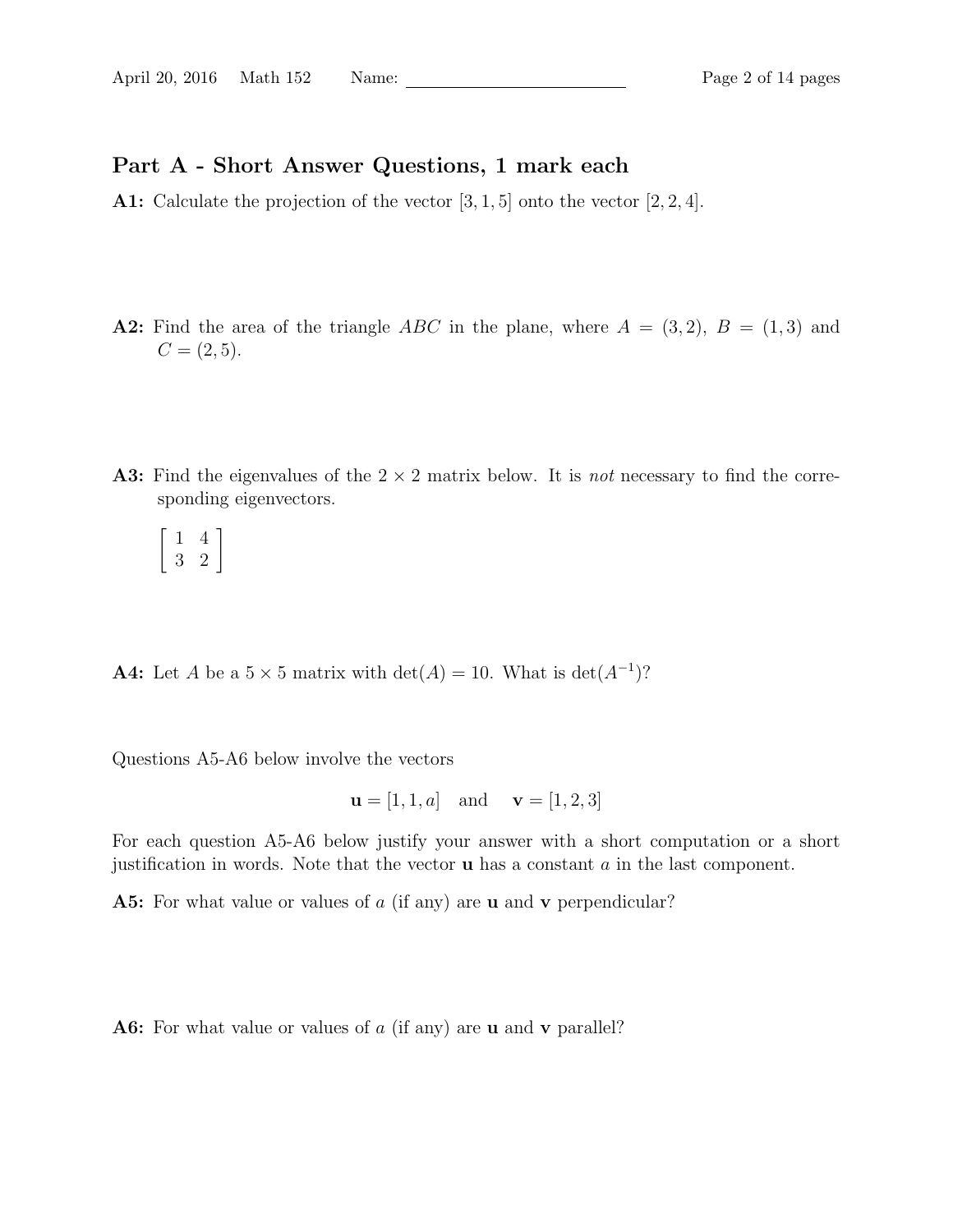A7: What is the result of the following MATLAB commands?

A = [1 2 3 4; 1 1 1 1; 9 8 7 6];  $A(:,3)$ 

A8: Find all solutions  $(x, y, z)$  to the linear system

$$
\begin{array}{rcl}\nx & + & y & + & z & = & 5 \\
2x & + & 2y & = & 6 \\
2y & + & 4z & = & 8\n\end{array}
$$

For questions A9 and A10 below, consider the homogeneous system of equations represented by this augmented matrix in reduced row echelon form:

| $(1 -$         | 3              | $\overline{0}$ | $\overline{0}$ | 0                 | 0              |
|----------------|----------------|----------------|----------------|-------------------|----------------|
| $\overline{0}$ | $\overline{0}$ | $\overline{0}$ | $\mathbf{1}$   | 0                 | $\overline{0}$ |
| $\overline{0}$ | $\overline{0}$ | $\overline{0}$ | $\overline{0}$ | 1                 | $\overline{0}$ |
| $\Omega$       | 0              | $\overline{0}$ | $\overline{0}$ | $\mathbf{\Omega}$ | $\overline{0}$ |

.

A9: What is the rank of the augmented matrix above?

A10: Write a parametric form for all solutions to the system above.

**A11:** Solve for the loop currents  $i_1$  and  $i_2$ in the circuit to the right.

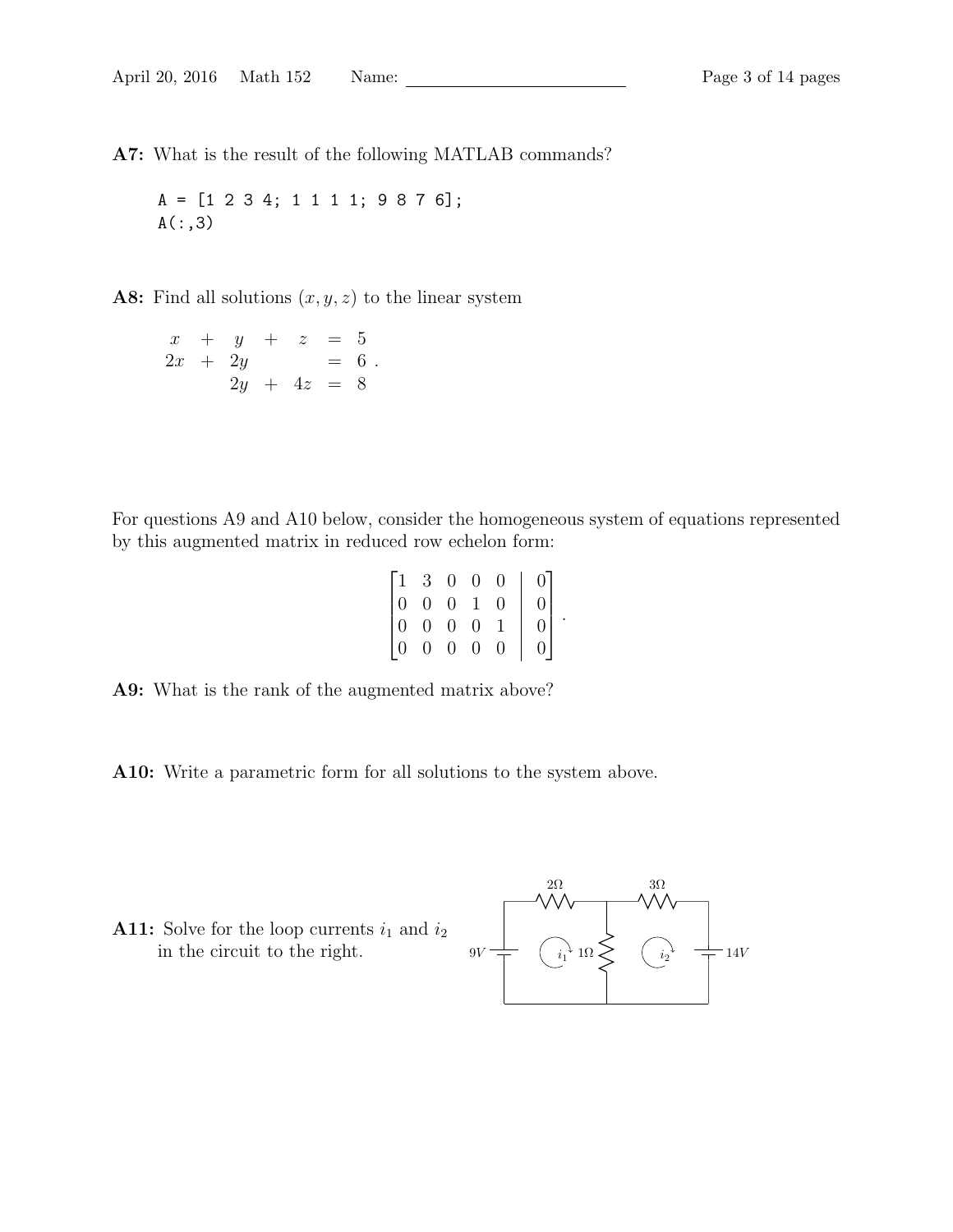A12: Find the distance from the point  $(1, 2)$  to the line  $x + y = 0$  in the plane.

A13: Calculate the determinant of this matrix:

|    | O | 0 |    |  |
|----|---|---|----|--|
| 10 | 0 | 3 | 10 |  |
|    |   | 5 | 9  |  |
|    | 0 | 0 |    |  |

A14: Find the area of the parallelogram with vertices at  $(2, -2)$ ,  $(3, 1)$ ,  $(5, 6)$ , and  $(4, 3)$ .

A15: Consider the line L passing through the point  $P = \{3, 2, 2\}$  and which is perpendicular to the plane containing the points  $A = [1, 0, 1], B = [0, 1, 1],$  and  $C = [-1, 0, 1].$  Give a parametric equation for L.

- **A16:** Consider the matrix representation A of a linear transformation  $T : \mathbb{R}^5 \to \mathbb{R}^3$ . Circle all correct answers below:
	- (a)  $\overline{A}$  is invertible.
	- (b) A has three rows.
	- (c) A has three columns.
	- (d)  $T(\mathbf{x}) = \mathbf{0}$  for some  $\mathbf{x} \neq \mathbf{0}$ .
	- (e)  $A = A^T$ .
- A17: Consider a linear system with 7 equations for 8 unknowns. Circle all possible types of solution sets that could result:
	- (a) The system has no solutions.
	- (b) The system has a unique solution.
	- (c) The system has exactly 8 distinct solutions.
	- (d) The system has a one-parameter family of solutions.
	- (e) The system has a two-parameter family of solutions.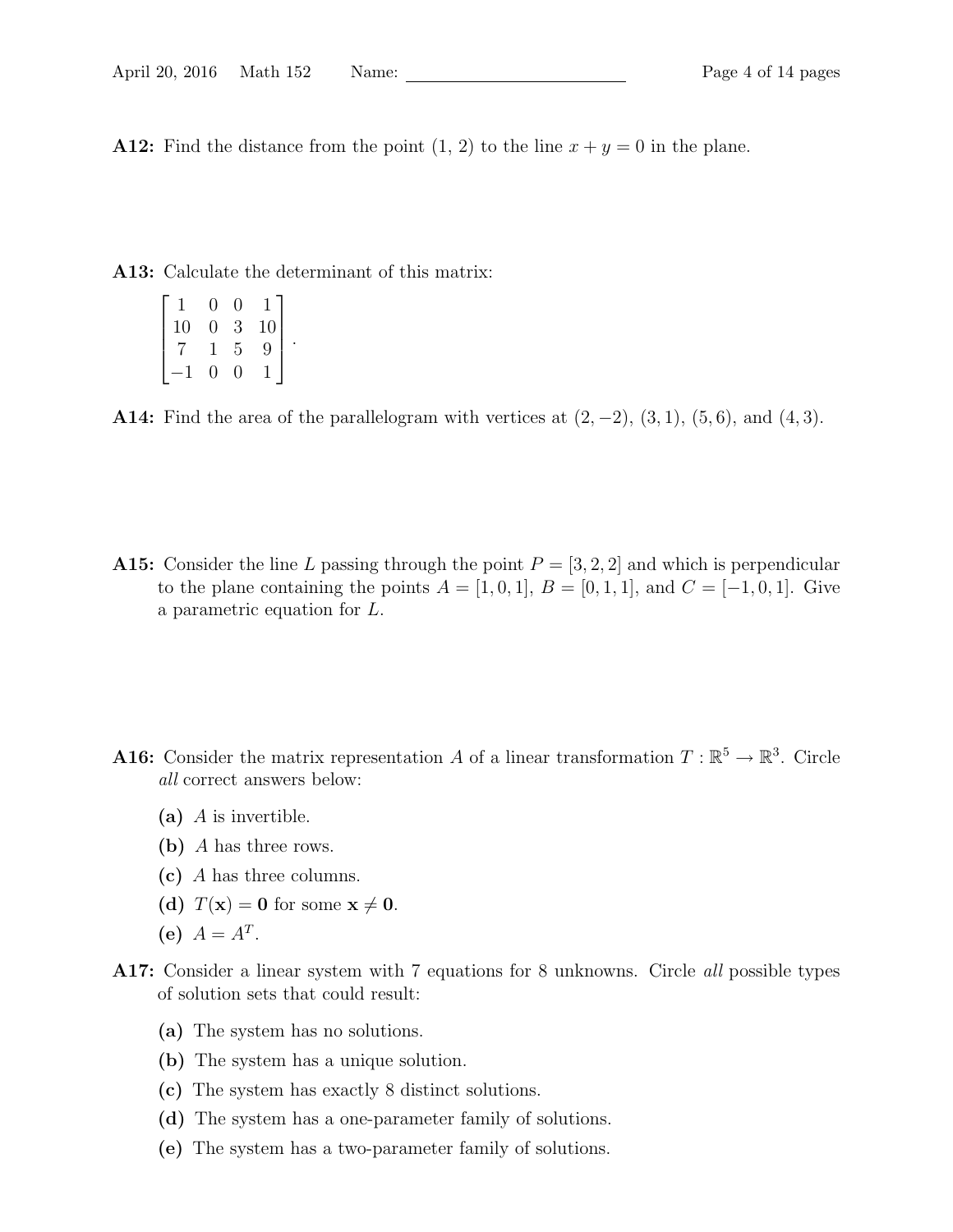A18: Find a constant a so that the following set of vectors is linearly *dependent*:

 $\{[a, 0, 1], [1, 2, 1], [4, 1, 3]\}.$ 

**A19:** Find the matrix of the linear transformation  $T : \mathbb{R}^3 \to \mathbb{R}^3$  given by

$$
T(\mathbf{v}) = \mathbf{v} \times (1,0,0).
$$

Here,  $\times$  denotes the cross product.

- A20: If A is a matrix with 5 rows and 4 columns such that the set of solutions to the homogeneous system  $A\mathbf{x} = 0$  has 2 parameters, what is the rank of A?
- A21: Consider the two perpendicular lines through the origin given below:

$$
L_1: \quad x + 2y = 0
$$
  

$$
L_2: \quad x - y/2 = 0
$$

Find the matrix for the composition of linear transformations: projection onto  $L_1$ followed by projection onto  $L_2$ .

A22: Let

$$
A = \left[ \begin{array}{cc} 1 & 3 \\ -2 & 1 \end{array} \right] \text{ and } B = \left[ \begin{array}{cc} 3 & 4 \\ 2 & 3 \end{array} \right].
$$

Compute  $ABA^T$ .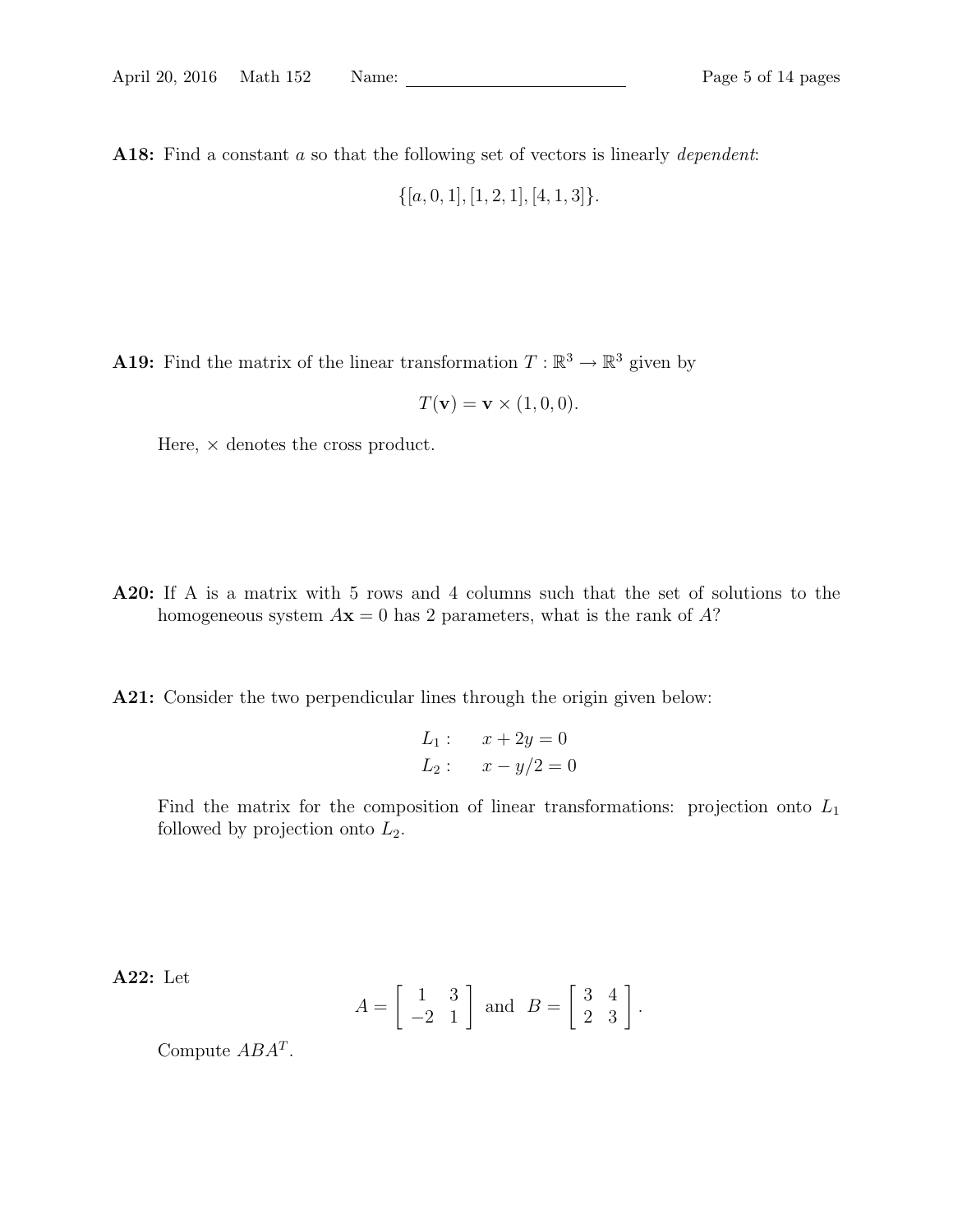A23: Find the inverse of the matrix

$$
A = \begin{bmatrix} 2 & 1 & 3 \\ 1 & 0 & 1 \\ 0 & 1 & 2 \end{bmatrix}.
$$

**A24:** A  $3 \times 3$  matrix A with real entries has been typed into MATLAB. The result of the command  $[V \ D] = eig(A)$  is (after some slight formatting changes to make it fit better in the exam):

|  |  | $V = 0.8165 + 0.0000i$ |  | $0.8165 + 0.0000i$ | $0.5774 + 0.0000i$                    |                    |
|--|--|------------------------|--|--------------------|---------------------------------------|--------------------|
|  |  | $0.0000 + 0.0000i$     |  | $0.0000 + 0.0000i$ |                                       | $0.5774 + 0.0000i$ |
|  |  | $0.4082 - 0.4082i$     |  | $0.4082 + 0.4082i$ | $0.5774 + 0.0000i$                    |                    |
|  |  |                        |  |                    |                                       |                    |
|  |  | $D = 1.0000 + 2.0000i$ |  |                    | $0.0000 + 0.0000i$ 0.0000 + 0.0000i   |                    |
|  |  | $0.0000 + 0.0000i$     |  |                    | $1.0000 - 2.0000i - 0.0000 + 0.0000i$ |                    |
|  |  | $0.0000 + 0.0000i$     |  |                    | $0.0000 + 0.0000i -1.0000 + 0.0000i$  |                    |
|  |  |                        |  |                    |                                       |                    |

Circle all true statements below:

- (a) A has no real eigenvalues.
- (b) All eigenvalues of A have negative real parts.
- (c) The eigenvectors of A are a basis for  $\mathbb{R}^3$ .
- (d) Eigenvectors of A associated to distinct complex eigenvalues are linearly independent.
- (e)  $[1, 1, 1]^T$  is an eigenvector of A.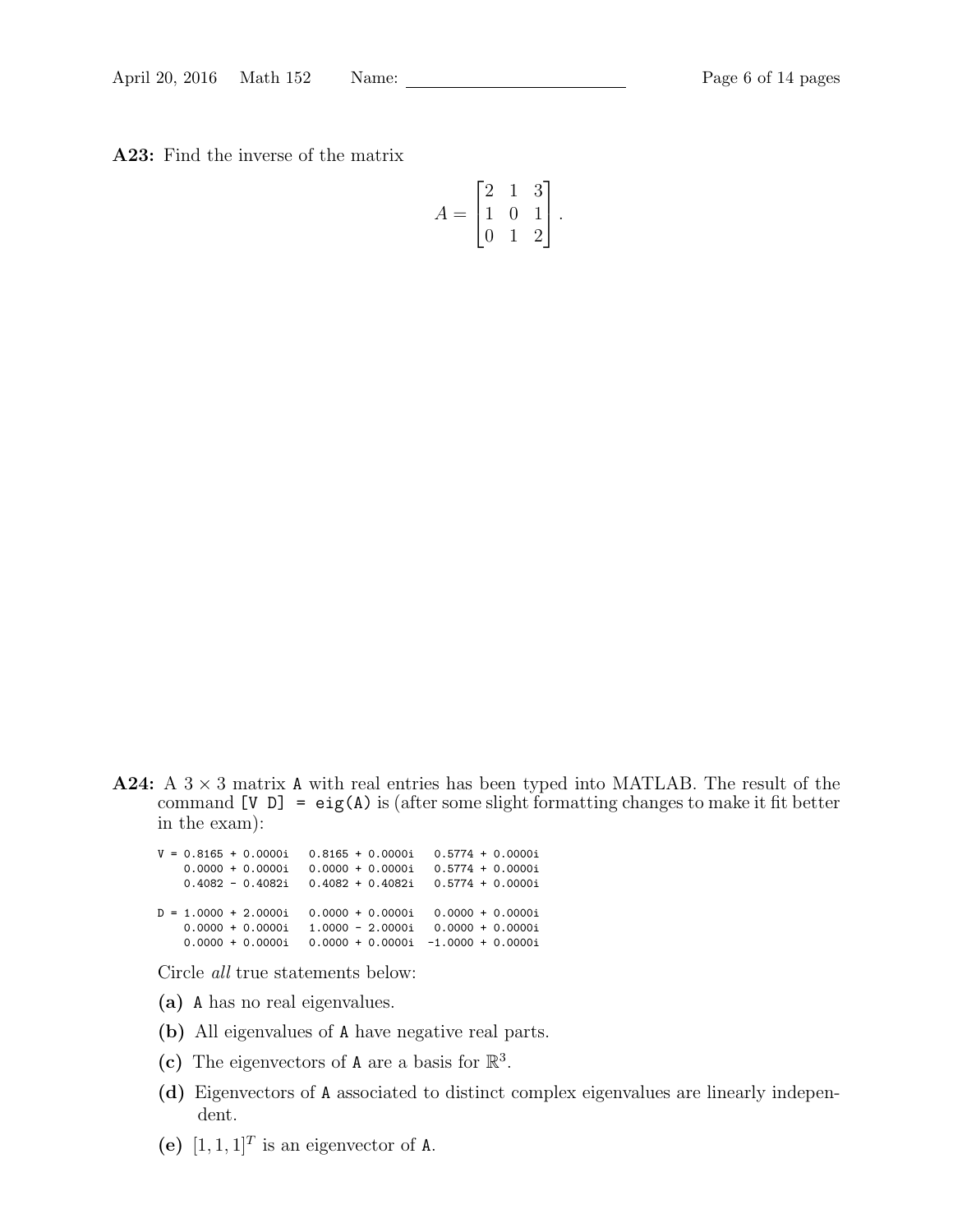

Questions A25 and A26 concern the circuits above. In the left diagram, I is the current through the current source and  $E$  is the voltage across it, to be determined.

A25: For the left circuit above with two voltage sources and one current source write the one linear equation that matches the loop currents to the current source.

A26: The left circuit above has solution

$$
i_1 = -2I/3 + V_1/3 - V_2/3
$$
  
\n
$$
i_2 = I/3 + V_1/3 - V_2/3
$$
  
\n
$$
E = 11I/3 + 2V_1/3 + V_2/3
$$

with all currents in Amps and potentials in Volts. Use this information to derive a differential equation system for  $I(t)$ ,  $V_1(t)$ , and  $V_2(t)$  in the right hand circuit where the two capacitors are 2 Farads and the inductor is 0.1 Henry.

A27: The set of solutions of the homogeneous system  $A\mathbf{x} = \mathbf{0}$  can be written in parametric form

$$
\mathbf{x} = [0, 1, 0, 1]t + [7, 0, 1, 0]s.
$$

If A is a  $3 \times 4$  matrix, what is the reduced row echelon form of A?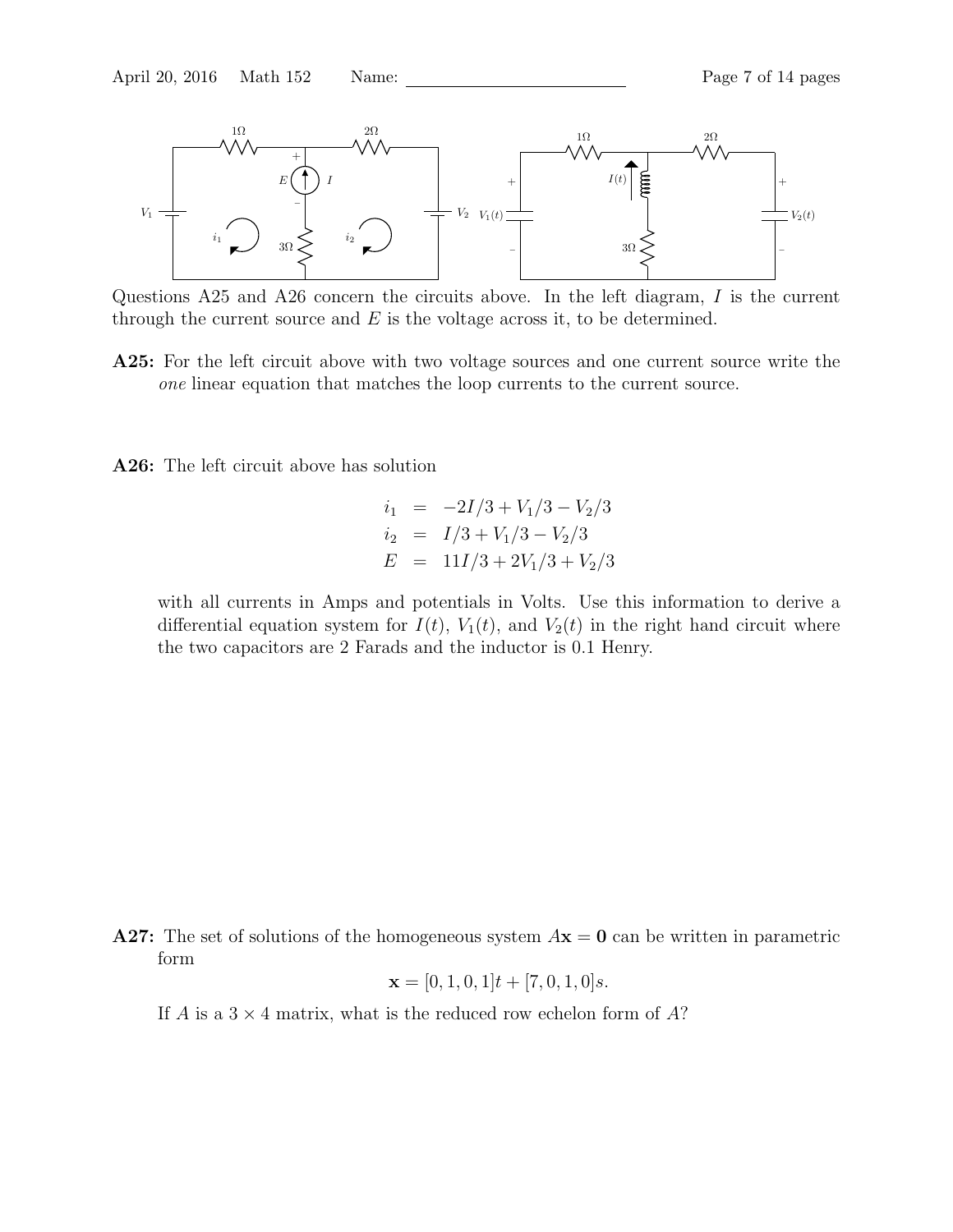A28: Compute  $\det(A)$ , where A is the  $3 \times 3$  matrix with complex entries given below. Your answer should be in the form  $a + ib$ .

$$
A = \left[ \begin{array}{rrr} 2+i & 3-i & 0 \\ 3+i & 2+i & 0 \\ 1 & 1 & i \end{array} \right]
$$

A29: The matrix below represents rotation in 3D about a line through the origin.

$$
\begin{bmatrix} 1/2 & -1/\sqrt{2} & 1/2 \\ 1/\sqrt{2} & 0 & -1/\sqrt{2} \\ 1/2 & 1/\sqrt{2} & 1/2 \end{bmatrix}
$$

Find a vector in the direction of the line of rotation.

**A30:** A solution to the two component differential equation system  $y' = Ay$  is

$$
\mathbf{y}(t) = \begin{bmatrix} i \\ 1 \end{bmatrix} e^{2t} (\cos t + i \sin t).
$$

The  $2 \times 2$  matrix A has real entries. What is A?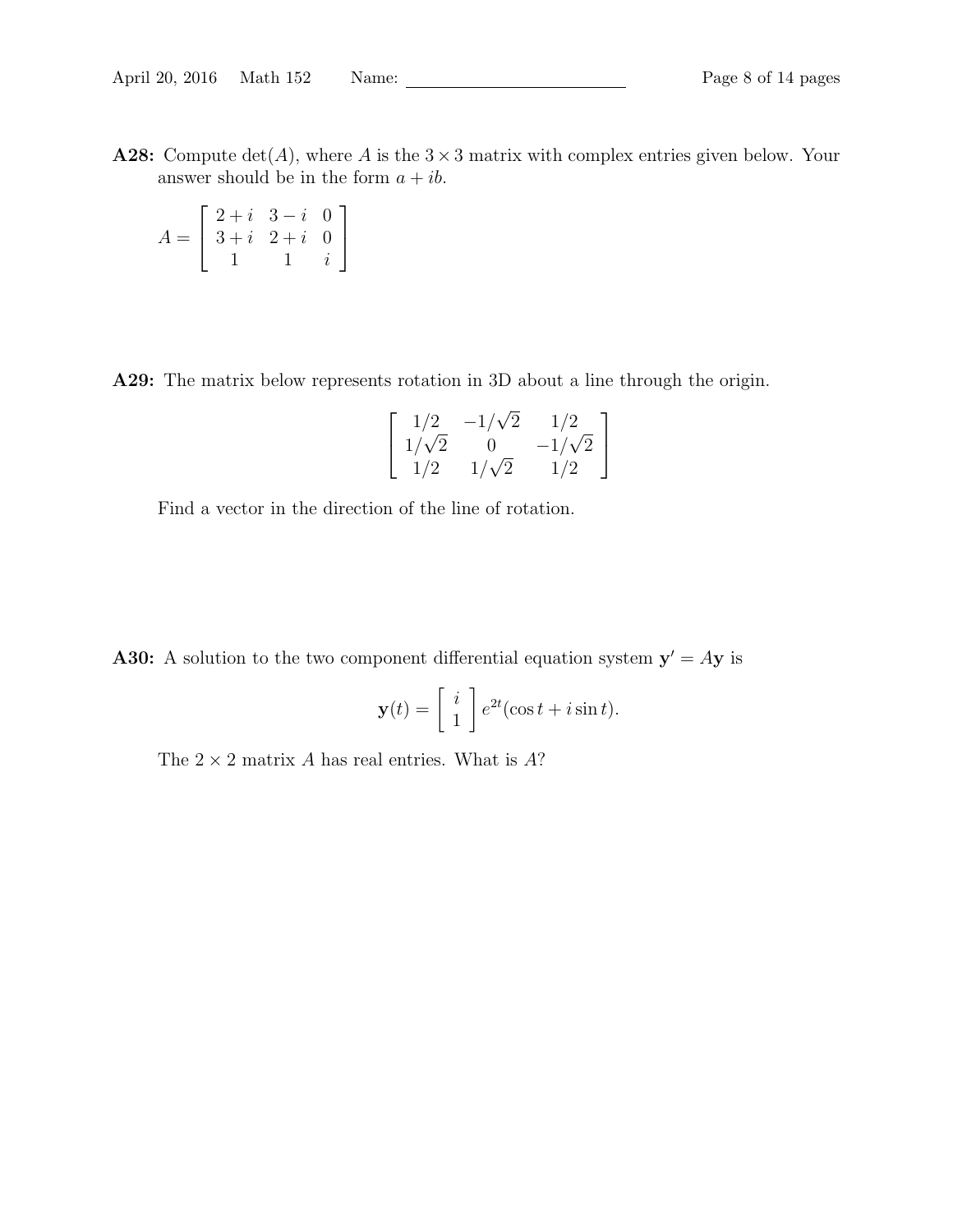# Part B - Long Answer Questions, 5 marks each

B1: Consider the lines

$$
L_1: \t[0,2,1] + s[-1,2,2]
$$
  

$$
L_2: \t[-1,0,3] + t[-2,1,1]
$$

- (a) [1 mark] Write two distinct points on  $L_1$ .
- (b) [1] Write a vector that points in the direction parallel to  $L_1$ .
- (c) [2] Do the lines  $L_1$  and  $L_2$  intersect? If so, find the intersection point. If not, explain.
- (d) [1] Find a vector perpendicular to both  $L_1$  and  $L_2$ .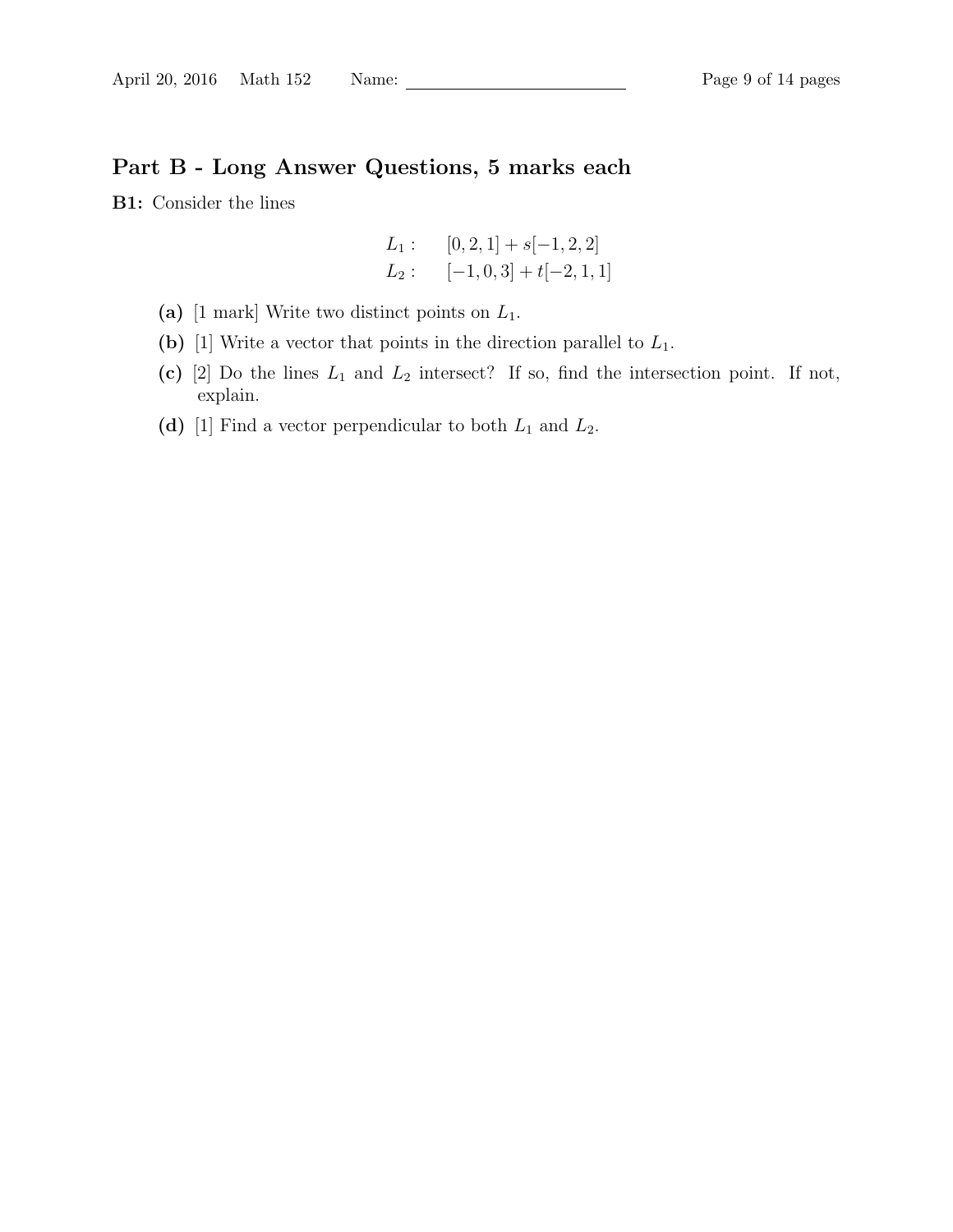**B2:** In the system below,  $x$ ,  $y$ , and  $z$  are variables, and  $a$  and  $b$  are constants.

$$
\begin{array}{rcl}\nx & + & y & + & z & = & 5 \\
x & & + & z & = & 1 \\
ax & & + & z & = & b\n\end{array}
$$

- (a) [1 mark] Write the system as an augmented matrix.
- (b) [2] Bring the augmented matrix to row echelon form.
- (c) [1] For what value or values of  $a$  and  $b$  (if any) does the system have no solutions?
- (d) [1] For what value or values of  $a$  and  $b$  (if any) does the system have an infinite number of solutions?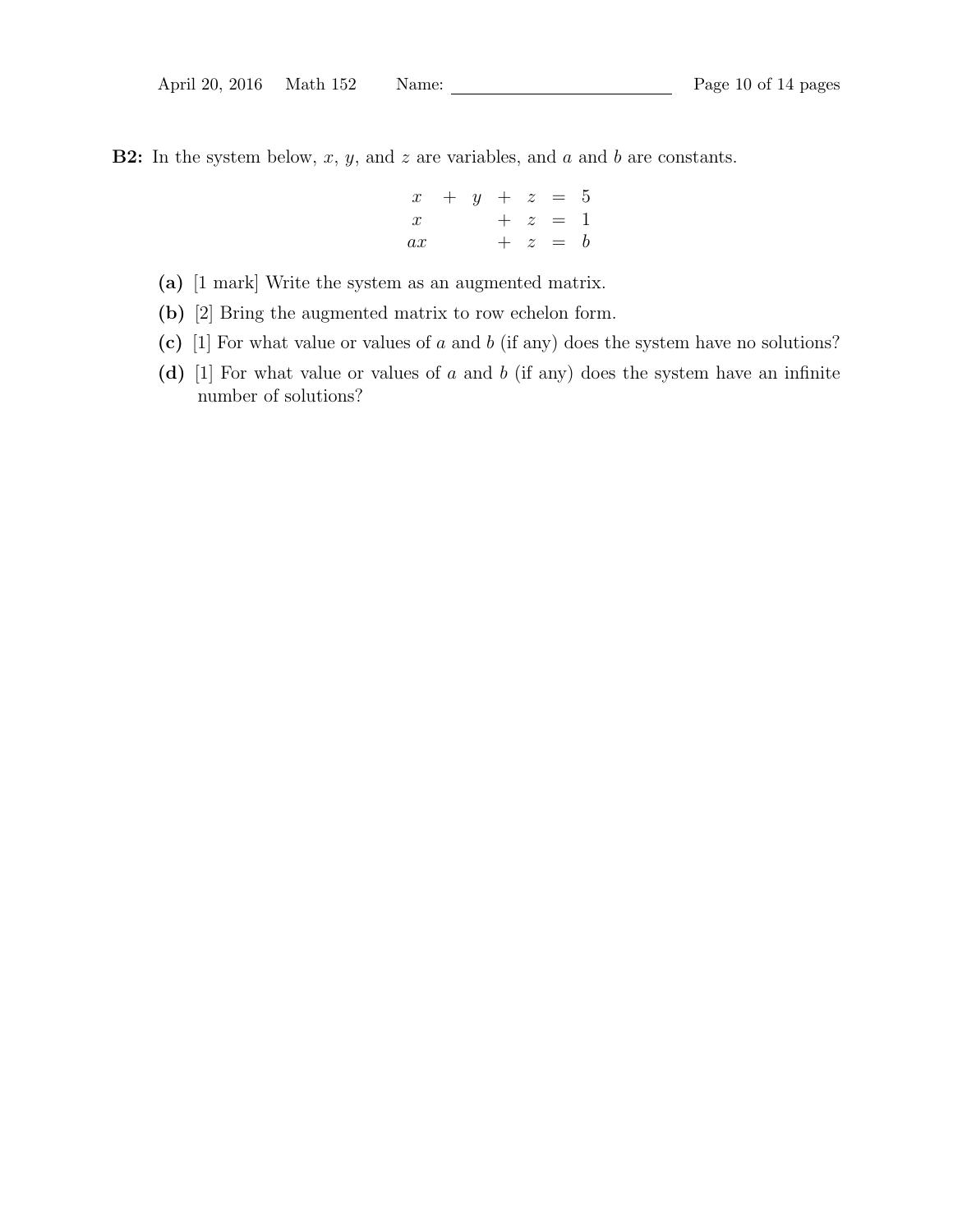**B3:** Consider the  $3 \times 3$  matrix

$$
A = \left[ \begin{array}{rrr} 2 & 2 & -1 \\ 0 & 0 & 1 \\ 0 & -4 & 5 \end{array} \right].
$$

(a) [1 mark] Find an eigenvector of A corresponding to the eigenvalue  $\lambda = 1$ .

(b) [2] Find all other eigenvalues of A.

(c) [2] Find a basis of eigenvectors of A.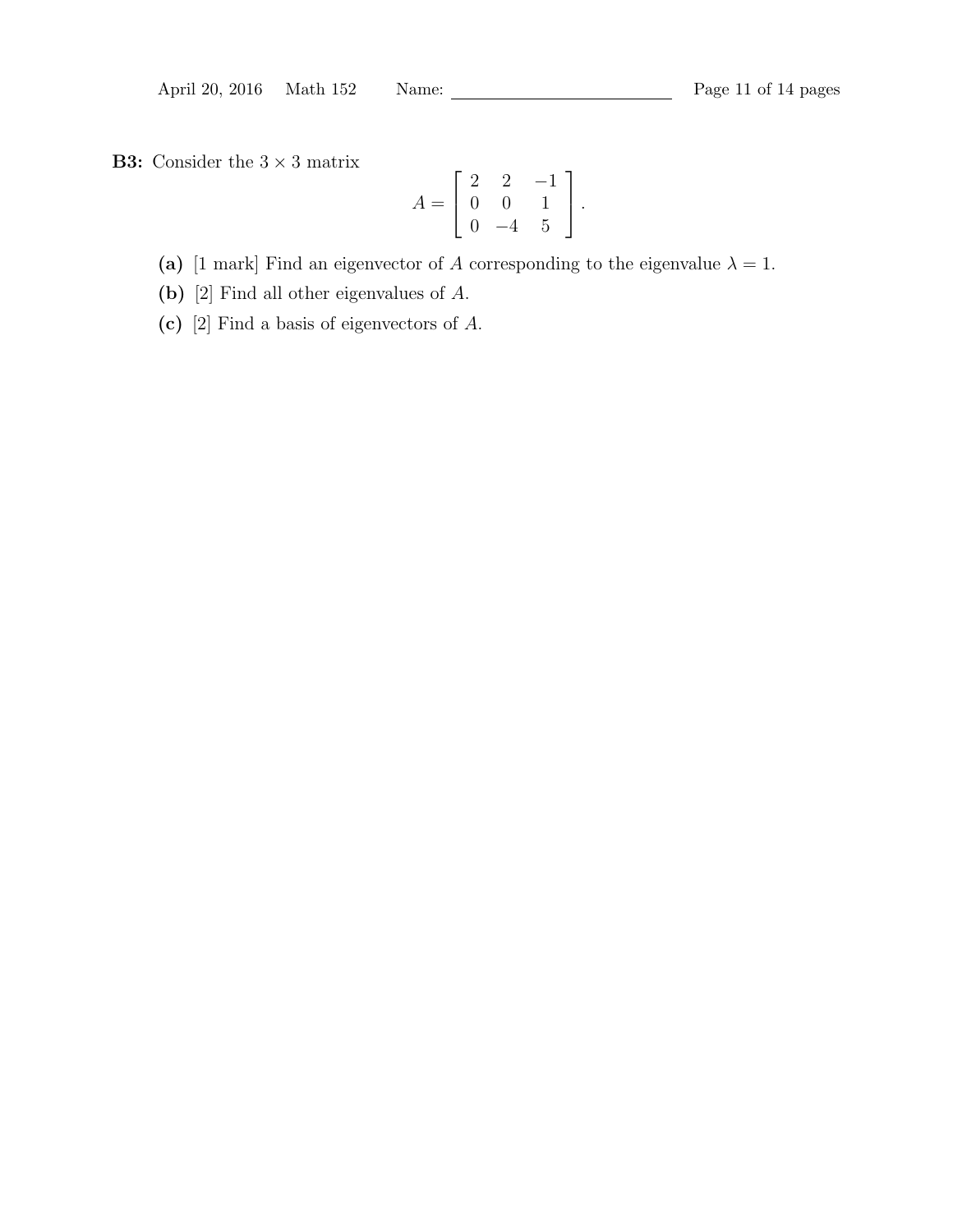- B4: Suppose in the year 2020, 50 million people live in cities and 50 million in the suburbs. Every year, 10% of city residents move to the suburbs and 20% of the residents of the suburbs move to cities.
	- (a) [1 mark] Write down the  $2 \times 2$  probability transition matrix P for this problem, using the ordering (1) city and (2) suburbs.
	- (b) [1] What fraction of residents will be living in cities in 2022?
	- (c) [2] Find the eigenvalues of P and a basis of eigenvectors.
	- (d) [1] Assuming the overall population does not change (i.e., remains at 100 million), how many people will be living in the suburbs far in the future?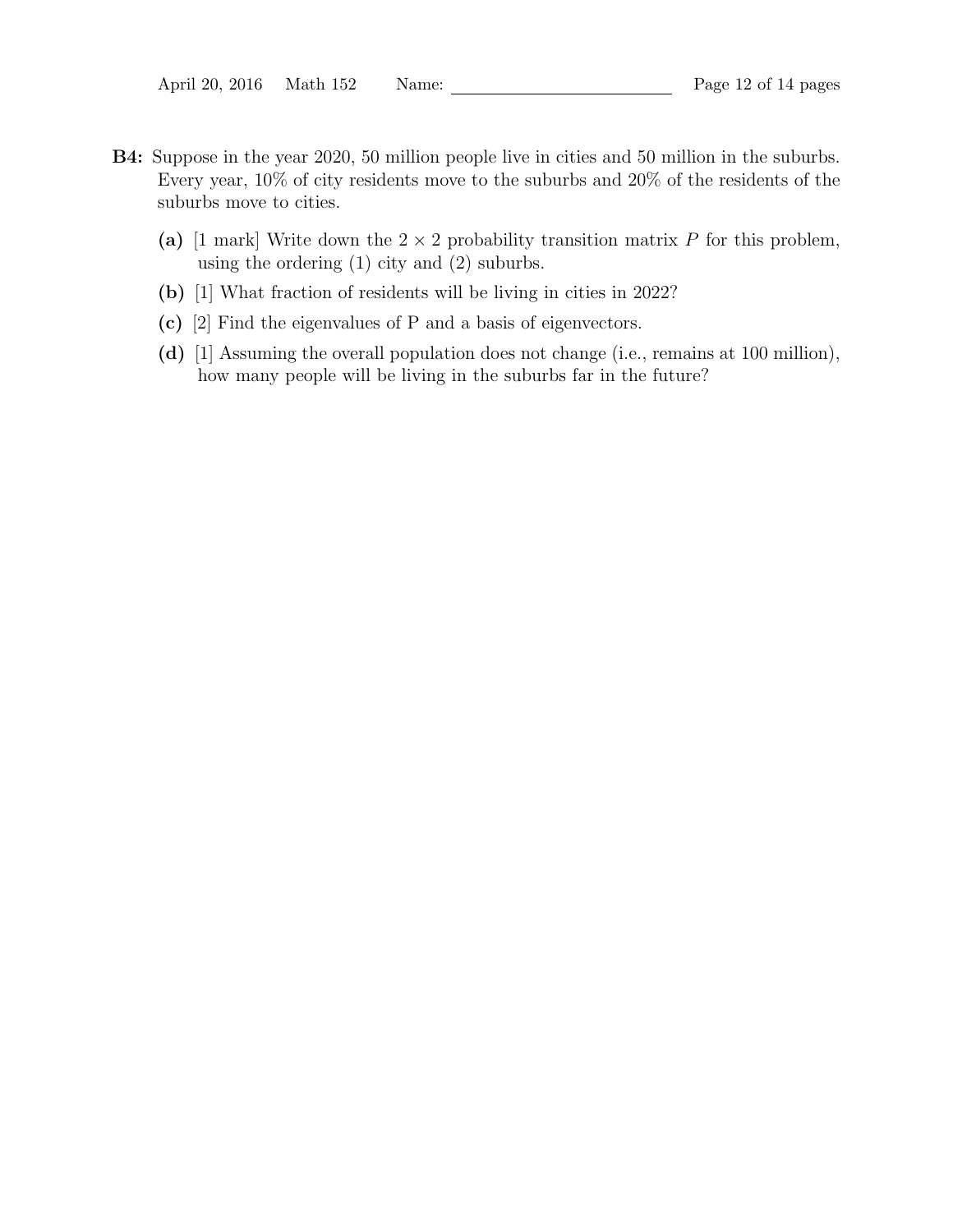**B5:** Consider  $z = -1/2 + i$ √  $\overline{3}/2$ . Recall that tan<sup>-1</sup> √  $3 = \pi/3$ .

- (a) [1] Mark the approximate location of  $z$  in a sketch of the complex plane.
- (b) [1] Compute  $|z|$ .
- (c) [1] Write z in polar form. That is, find a real number  $r > 0$  and  $0 \le \theta < 2\pi$  such that  $z = re^{i\theta}$ . √
- (d) [2] Find real numbers a and b such that  $(-1/2 + i$  $\overline{3}/2)^{23} = a + bi$ . Simplify your answer.